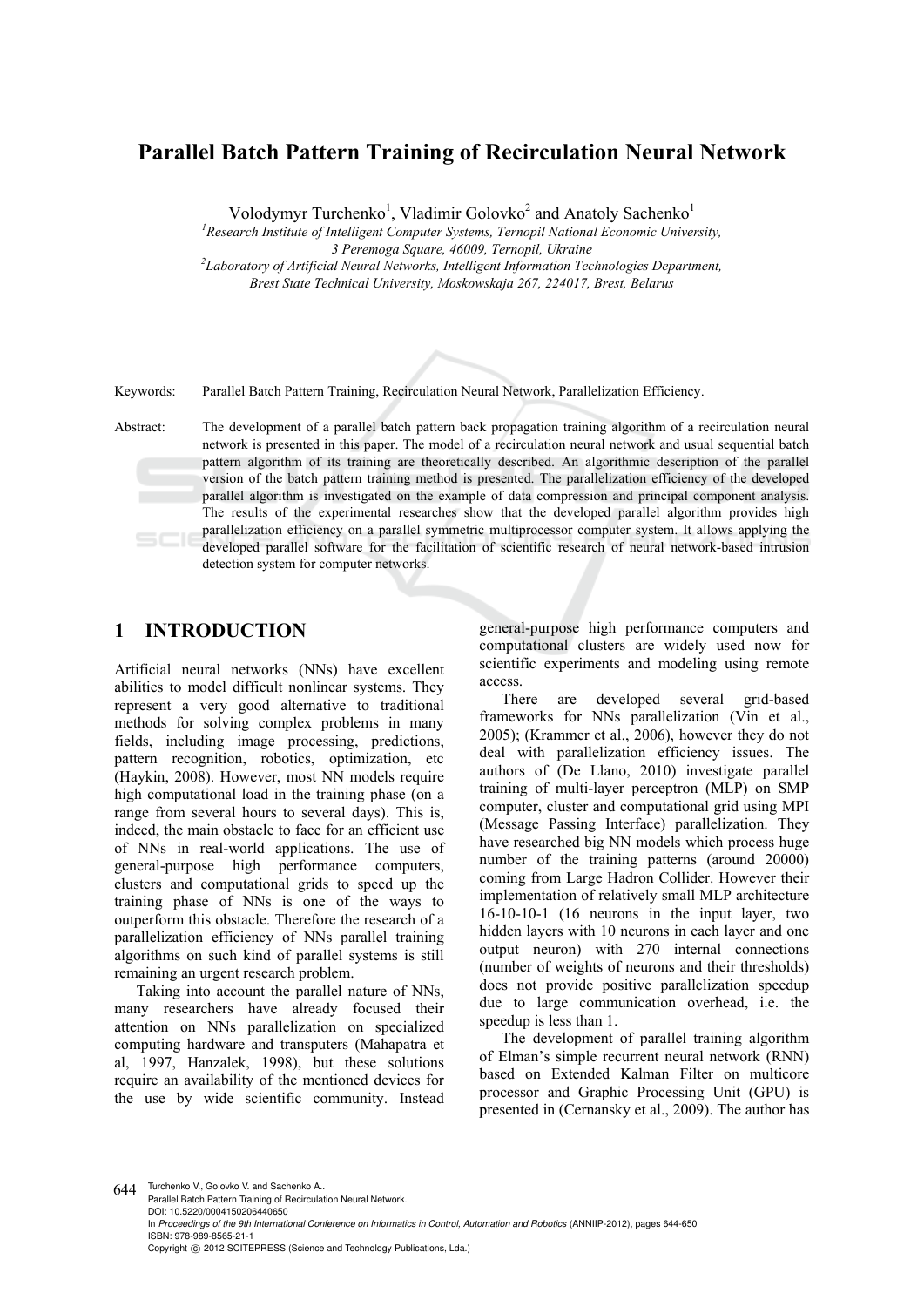showed a reduction of the RNN training time using a GPU solution (4 times better performance was achieved), however it is impossible to assess the parallelization efficiency of this parallel algorithm because it was not clearly stated a number of GPU threats used for parallelization. The authors of (Lotric et al., 2009) have presented the development of parallel training algorithm of fully connected RNN based on linear reward penalty correction scheme.

The authors of (Turchenko and Grandinetti, 2010); (Turchenko et al., 2012) have researched the problem of parallelization of NN training on the example of feed-forward NNs with direct (MLP) and inverse (RNN) connections. They have developed the parallel batch pattern back propagation (BP) training algorithm for both types of NNs and presented their good parallelization efficiency on general-purpose parallel computers and computational clusters.

Meantime Recirculation Neural Networks (RCNN) are successfully used for data compression and decompression, image processing and Principal Component Analysis (PCA) (Golovko et al., 2001); (Bryliuk et al., 2001). However, the parallelization techniques for RCNN training are not enough addressed by the world's scientific community yet. Our analysis has shown a lack of research papers in this issue.

The goal of this paper is to present the development of a parallel training algorithm for recirculation neural network and research its parallelization efficiency on a general-purpose parallel computer. The rest of this paper is ordered as follows: Section 2 details the mathematical description of a batch pattern back propagation training algorithm for RCNN, Sections 3 describes the parallel implementation of this algorithm, Section 4 presents the obtained experimental results and concluding remarks in Section 5 finishes this paper.

## **2 BATCH PATTERN BP TRAINING ALGORITHM OF RECIRCULATION NN**

In our previous research we have proven that the parallelization of a batch pattern training approach is efficient on general-purpose parallel computers and computational clusters instead of the parallelization on the level of neuron or synapses of neurons (Turchenko et al., 2010); (Turchenko et al., 2009) on

the examples of MLP and RNNs. The batch pattern training algorithm updates neurons' weights and thresholds at the end of each training epoch, i.e. after processing of all training patterns, instead of updating weights and thresholds after processing of each pattern in the usual sequential training mode. Therefore it is expedient to apply this parallelization scheme to a RCNN.

Recirculation neural network (Fig. 1) performs compression of the input pattern space *X* to obtain the principal components. The principal components are the output values *Y* of the neurons of the hidden layer. Then the RCNN restores the compressed data (principal components) into the output vector  $\overline{X}$ . The output value of the RCNN can be formulated as:

$$
\overline{x}_i = F_3 \bigg( \sum_{j=1}^p w'_{ji} \cdot F_2 \bigg( \sum_{i=1}^n w_{ij} x_i \bigg) \bigg), \tag{1}
$$

where  $p$  is the number of neurons in the hidden layer,  $w'_{ii}$  is the weight of the synapse from the neuron *j* of the hidden layer to the neuron *i* of the output layer, *n* is the number of neurons in the input and output layers,  $w_{ij}$  is the weight from the input neuron *i* to neuron *j* in the hidden layer,  $x_i$  are the input values (Golovko et al., 2001).

Note that the principal components are calculated by expression  $y_i = F_2 | \sum_{i} w_{ii} x_i |$ ⎠  $\left(\sum_{i=1}^{n}w_{ii}x_i\right)$  $= F_2 \left( \sum_{i=1}^n \right)$  $y_j = F_2 \left( \sum_{i=1}^{j} w_{ij} x_i \right)$ . The logistic activation function  $F(x) = \frac{1}{1 + e^{-x}}$  is used for the neurons of the hidden  $(F_2)$  and output layers  $(F_2)$ .



Figure 1: The structure of a recirculation neural network.

The batch pattern BP training algorithm consists of the following steps (Golovko et al., 2001):

1 Set the desired Sum Squared Error (SSE) to a value  $E_{\text{min}}$  and the number of training epochs  $t$ ;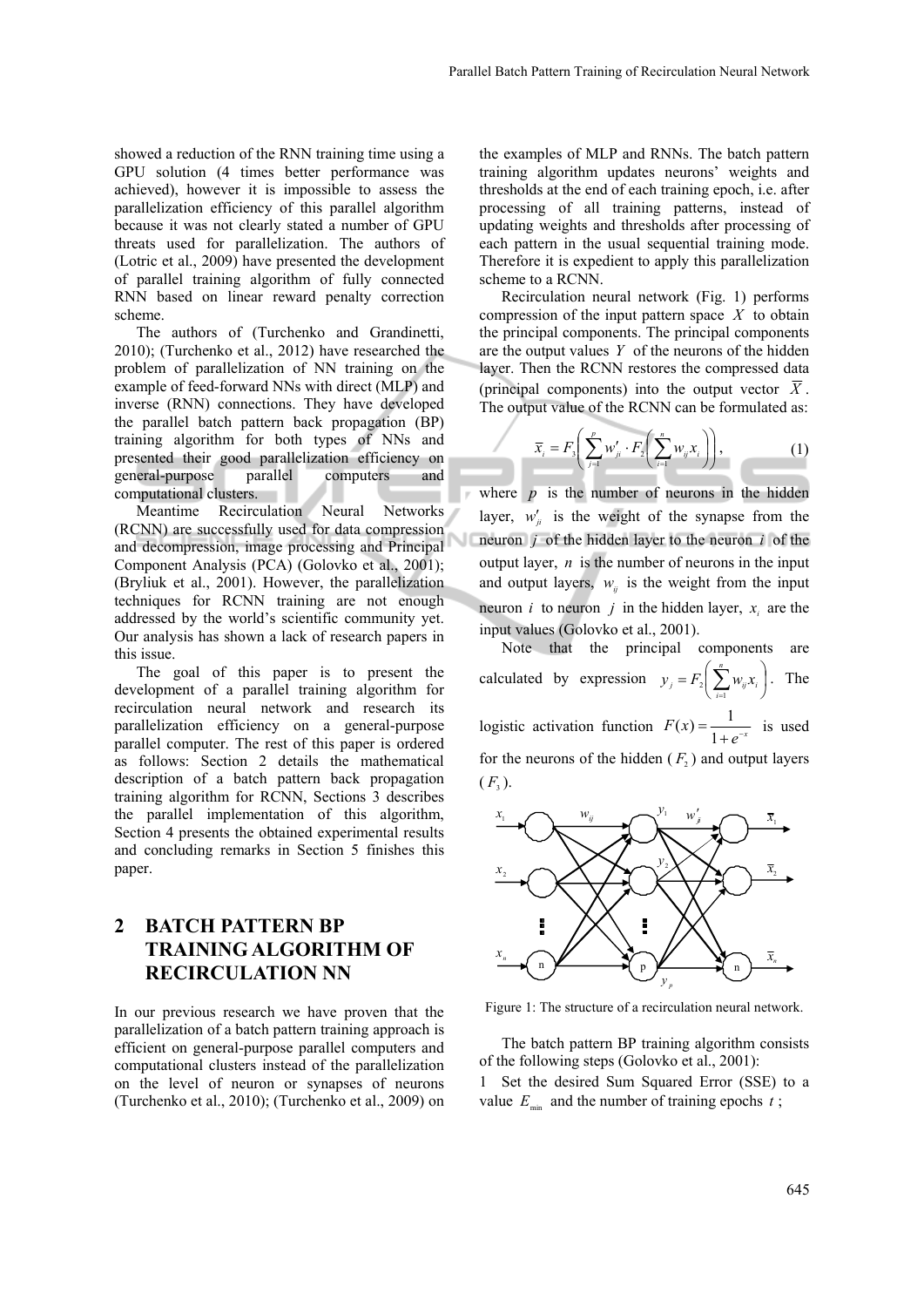2 Initialize the weights and the thresholds of the neurons with values in range (-0.1…0.1) (Golovko et al, 1999);

3 For the training pattern *pt* :

3.1. Calculate the output value  $\bar{x}_i(t)$  by expression (1);

3.2. Calculate the errors of the output neurons  $\gamma_i^{pt}(t) = (\overline{x}_i^{pt}(t) - x_i^{pt}(t))$ , where  $\overline{x}_i^{pt}(t)$  is the output value of the *i* output neuron and  $x_i^{pt}(t)$  is the value with index *i* of the input pattern of the RCNN;

3.3. Calculate the errors of the hidden layer neurons  $\gamma_j^{p} (t) = \sum_{i=1}^n \gamma_i^{p} (t) \cdot w'_{ji} (t) \cdot F'_3$  $\gamma_j^{pt}(t) = \sum_{i=1}^{n} \gamma_i^{pt}(t) \cdot w'_{ji}(t) \cdot F'_3(S_i^{pt}(t)),$ 

*i*

where  $S_i^{\text{pt}}(t)$  is the weighted sum of the *i* output neuron,  $F_3'$  is a derivative of the logistic activation function with  $S_i^{pt}(t)$  argument;

3.4. Calculate the delta weights and delta thresholds of all neurons and add the result to the value of the previous pattern  $s\Delta w'_{ji} = s\Delta w'_{ji} + \gamma_i^{pt}(t) \cdot F'_3(S_i^{pt}(t)) \cdot y_j^{pt}(t)$ ,

 $s\Delta w_{ij} = s\Delta w_{ij} + \gamma_i^{pt}(t) \cdot F'_2(S_i^{pt}(t)) \cdot x_i^{pt}(t)$ , where

 $S_j^{pt}(t)$  and  $y_j^{pt}(t)$  are the weighted sum and the output value of the neuron *j* of the hidden layer respectively;

3.5. Calculate the SSE using  $E^{pt}(t) = \frac{1}{2} \left( \overline{x}_i^{pt}(t) - x_i^{pt}(t) \right)^2;$ 

4 Repeat the step 3 above for all training patterns *pt*,  $pt \in \{1,...,PT\}$ , *PT* is the size of the training set;

5 Update the weights and thresholds of neurons using expressions  $w'_{ii}(PT) = w'_{ii}(0) - \alpha_3(t) \cdot s \Delta w'_{ii}$ and  $w_{ii}(PT) = w_{ii}(0) - \alpha_2(t) \cdot s \Delta w_{ii}$ , where  $w'_{ii}(0)$ and  $w_{ii}(0)$  are the values of the weights of the hidden and output layers from the previous training epoch,  $\alpha_2(t)$  and  $\alpha_3(t)$  are the learning rates for the neurons of the hidden and output layers respectively; 6 Calculate the total SSE  $E(t)$  on the training

epoch *t* using 
$$
E(t) = \sum_{p=1}^{PT} E^{p}(t)
$$
;

7 If  $E(t)$  is greater than the desired error  $E_{min}$ then increase the number of training epochs to  $t+1$ and go to step 3, otherwise stop the training process.

## **3 PARALLEL IMPLEMENTATION OF BATCH PATTERN BP TRAINING ALGORITHM OF RCNN**

Similarly to the parallel batch pattern training algorithm of an MLP presented in (Turchenko et al., 2012); (Turchenko et al., 2009), sequential execution of points 3.1-3.5 above for all training patterns in the training set could be parallelized, because the sum operations  $s\Delta w'_{ij}$  and  $s\Delta w_{ij}$  are independent of each other. For the development of the parallel algorithm all the computational work should be divided among the *Master* (executing assigning functions and calculations) and the *Workers* (executing only calculations) processors.

The algorithms for *Master* and *Worker* processors are depicted in Fig. 2. The *Master* starts with definition (i) the number of patterns *PT* in the training data set and (ii) the number of processors *p* used for the parallel executing of the training algorithm. The *Master* divides all patterns in equal parts corresponding to the number of the *Workers* and assigns one part of patterns to itself. Then the *Master* sends to the *Workers* the numbers of the appropriate patterns to train.

Each *Worker* executes the following operations for each pattern *pt* of the *PT/p* patterns assigned to it:

1. calculate the points 3.1-3.5 and 4, only for its assigned number of training patterns. The values of the partial sums of delta weights  $s\Delta w'_{ii}$  and  $s\Delta w_{ii}$  are calculated there;

2. calculate the partial SSE for its assigned number of training patterns.

After processing all assigned patterns, only one allreduce collective communication operation (it provides the summation as well) is executed. Synchronization with other processors is automatically provided by internal implementation of this all-reduce operation (Turchenko et al., 2010). However from the algorithmic point of view it is showed as an independent operator in Fig. 2 before the operation of data reduce. Then the summarized values  $s\Delta w'_{ii}$  and  $s\Delta w_{ii}$  are sent to all processors working in parallel. Instead of three communication messages in (De Llano et al., 2010), using only one all-reduce collective communication message, which also returns the reduced values back to the *Workers*, allows decreasing a communication overhead in this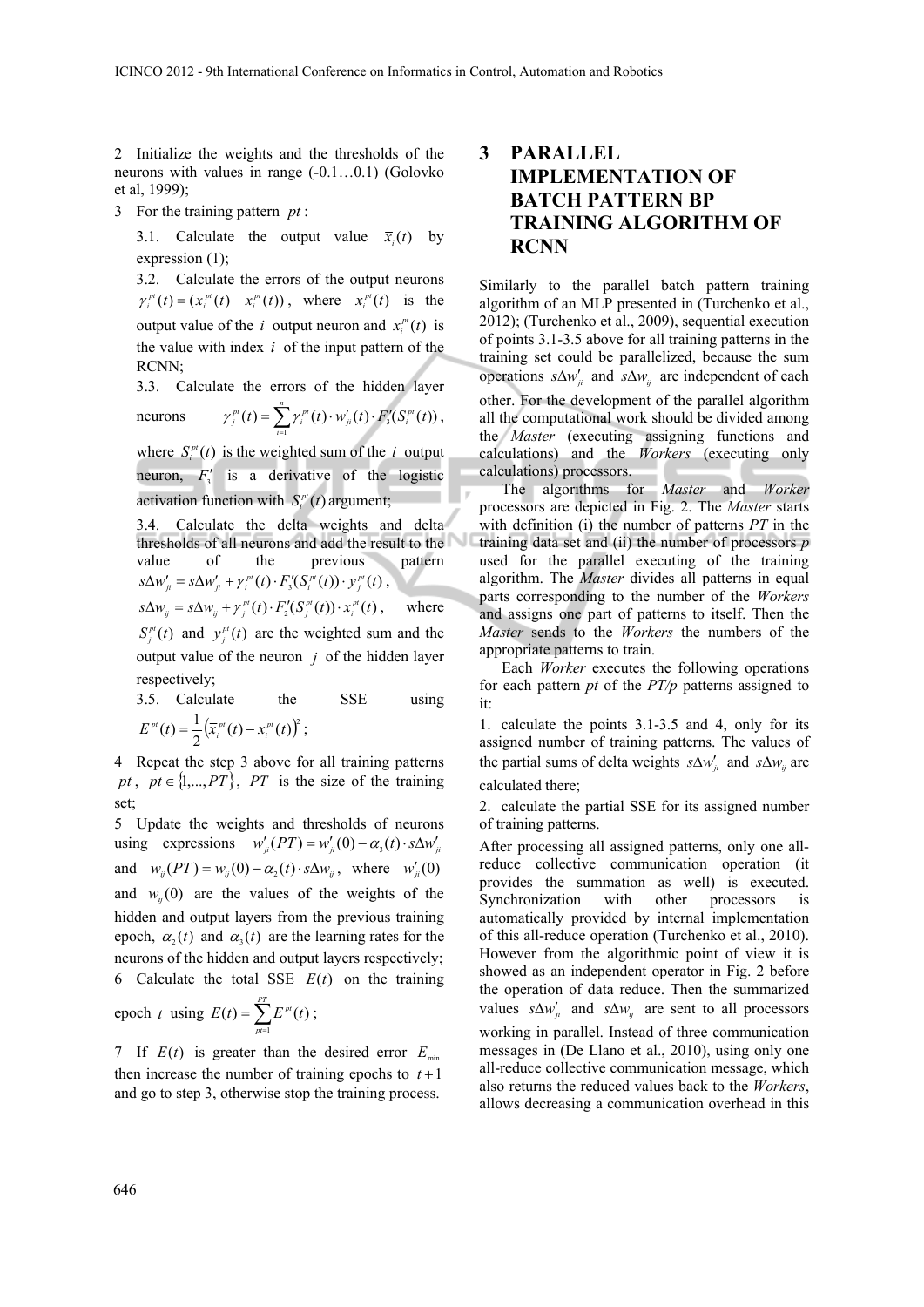point. Then the summarized values  $s\Delta w'_{ij}$  and  $s\Delta w_{ij}$ are placed into the local memory of each processor. Each processor uses these values for updating the weights according to the point 5 of the algorithm above. These updated weights will be used on the next iteration of the training algorithm. As the summarized value of  $E(t)$  is also received as a result of the reducing operation, the *Master* decides whether to continue the training or not.



Figure 2: The algorithms of the Master (a) and the Worker (b) processors.

The software routine is developed using C programming language with the standard MPI functions. The parallel part of the algorithm starts with the call of *MPI Init()* function. An *MPI\_Allreduce()* function reduces the deltas of weights  $s\Delta w'_{ii}$  and  $s\Delta w_{ii}$ , summarizes them and sends them back to all processors in the group.

Since the weights and thresholds are physically located in the different matrixes of the software routine, we have done pre-encoding of all data into one communication message before sending and reverse post-decoding the data to the appropriate matrixes after message receiving in order to provide only one physical call of the function *MPI\_Allreduce()* in the communication section of the algorithm. Function *MPI\_Finalize()* finishes the parallel part of the algorithm.

#### **4 EXPERIMENTAL RESULTS**

The application task of data compression and PCA within NN-based method of intrusion detection and classification in computer networks (Vaisekhovich et al., 2009) is used for the experimental research of the parallelization efficiency of the developed parallel algorithm. NN-based detector consists of two NNs (Fig. 3): (i) recirculation neural network is used for finding 12 principal components by compression of input 41-element record about network intrusion and (ii) multilayer perceptron, which takes these 12 principal components in order to detect whether there was an attack or not. The choice of the 12 principal components has proven in (Vaisekhovich et al., 2009); (Komar et al., 2011) allowing to significantly improve the true positive detection rate of the detector and decrease the complexity of the MLP model. Also other architectures of the detector are available (Vaisekhovich et al., 2009) which consist of multiple RCNN+MLP models, each model for separate type of the network intrusion.



Figure 3: NN-based intrusion detector.

The database KDD cup 99 (KDD, 1999) containing information about network intrusions is used for the training and testing of this NN-based detector. This database is very huge. Therefore only 10% part of it (500 thousand records) is used on practice. The 6168 records of network intrusions have been used for the NN-based detector training in (Vaisekhovich et al., 2009). However, bigger number of the processed record leads to the better classification ability of the NN-based detector.

We have used only 2203 records, the content of the file with the description of the DoS attacks, for our experiments. We have chosen this not very big number of the input training patterns because with the increasing the number of input patterns the parallelization efficiency of the batch pattern training algorithm normally is increased (Turchenko et al., 2012). Thus the RCNN architecture with 41 input, 12 hidden and 41 output neurons (984 connections) is used for the experiments compressing 2203 input patterns about DoS attacks. The RCNN was trained  $10^4$  training epochs, the SSE  $= 0.087$  was reached. The learning rates  $\alpha_{i}(t)$  and  $\alpha_i(t)$  were fixed to 0.05.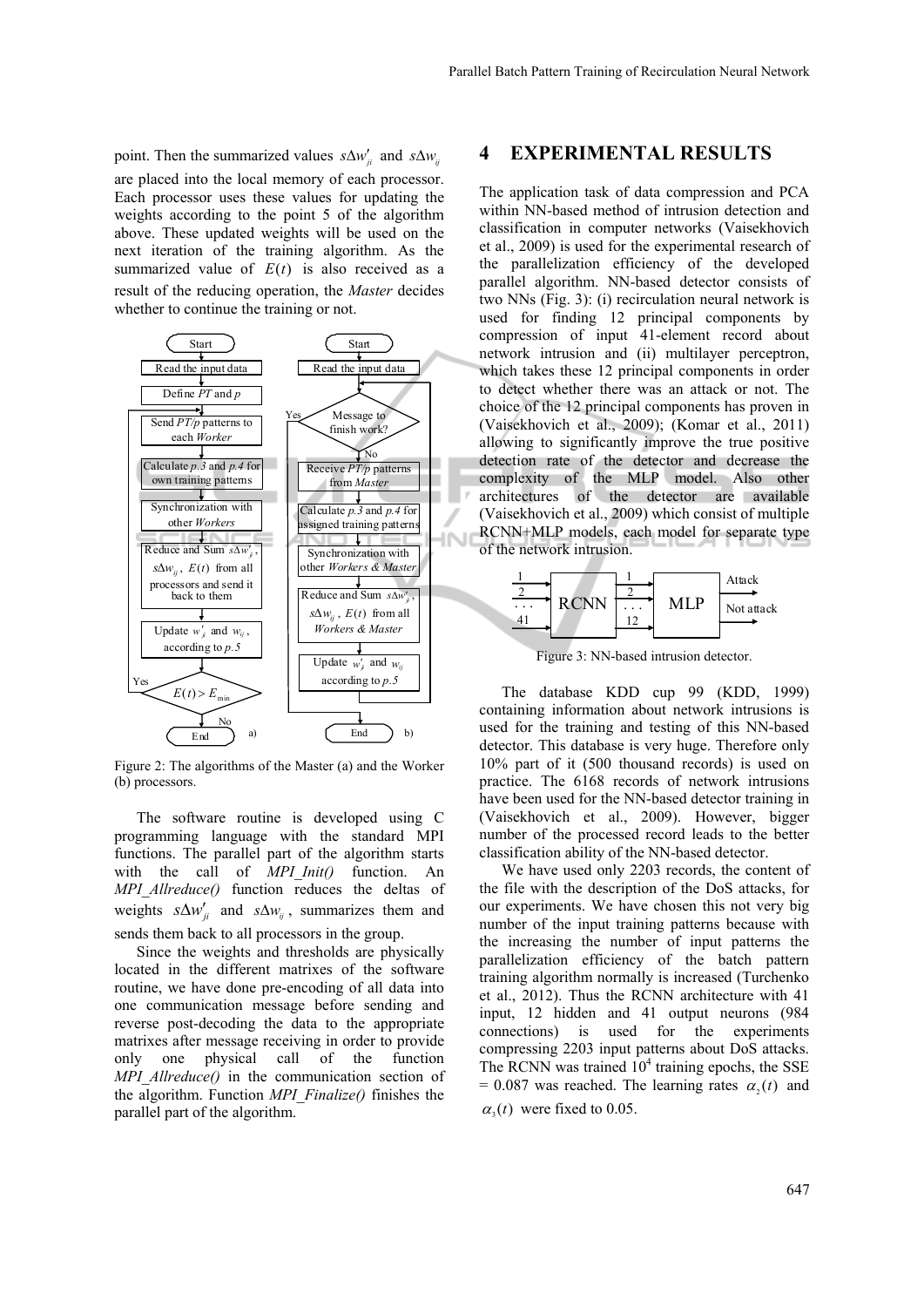The SMP parallel supercomputer *Skopa* (TYAN Transport VX50), located in the Research Institute for Intelligent Computer Systems, Ternopil, Ukraine, is used for the computations. It consists of two identical blocks VX50\_1 and VX50\_2. We have used only one block which consists of four 64-bit dual-core processors AMD Opteron 8220 with a clock rate of 2800 MHz and 16 GB of local RAM. Each processor has a primary data and instruction cache of 128 Kb and the second level cache of 2 Mb. There are 4 RAM access channels at the block. The speed of data transfer between processors inside block is 2.0 GT/s. The supercomputer is operating under Linux operation system, the MPICH2 message passing library (MPICH2, 2011) is installed for parallelization.

The results of sequential and parallel routine execution are presented in Table 1. The column "Execution time" shows the total execution time of the routine, the column "Computation time" shows the execution time of the computational part of the algorithm, the column "Communication time" shows the execution time of the communication part of the algorithm. As we can see, the sequential routine compiled by the standard Linux compiler *cc*, is executed for 1347,18 seconds, when the parallel version, compiled by the MPI compiler *mpicc*, is executed for only 240,06 seconds on 1 processor of the parallel computer. This behavior can be explained by the fact, that *mpicc* compiler is better designed to account the features of the parallel machine and can produce faster execution code than standard *cc*. Therefore for the research of the parallelization efficiency we will compare the execution time of the parallel routine on 2,4,8 processors with the execution time of the parallel routine on 1 processor. Thus the expressions

$$
S = Ts/Tp, \tag{2}
$$

$$
E = S/p \times 100\%
$$
 (3)

are used to calculate a speedup and efficiency of parallelization, where *Ts* is the time of sequential executing the parallel routine on 1 processor, *Tp* is the time of parallel executing of the same routine on *p* processors of parallel computer.

The results of speedup and efficiency analysis (Fig. 4) have shown that the developed batch pattern parallel algorithm of RCNN training provides practically linear speedup and high parallelization efficiency. It allows successfully using this parallel algorithm within developing PaGaLiNNeT library (PaGaLiNNeT, 2011) for the intensification of scientific research on network intrusion detection approaches using neural networks.

Table 1: Execution results of the sequential and parallel routines. Routine  $CPIUs$  Execution time, sec Computation time, sec Communication time, sec Sequential cc compiler 1 1347.18 n/a n/a

1 240.06 239.99 0.03

2 123.96 120.47 3.44

4 64.36 60.76 3.56

8 33.45 28.44 4.90

Parallel mpicc compiler

Parallel mpicc compiler

Parallel mpicc compiler

Parallel mpicc compiler

We have used the developed parallel batch pattern training algorithm of RCNN for the research of reconstruction accuracy of the input data (quality of finding the principal components). The goal of this research is to find the limitation values of the training epochs and SSE which provide reasonable (the lowest) reconstruction accuracy of the input data in terms of execution time. The results of this research are presented in Table 2. The average reconstruction error of the 2203 patterns is presented in the last column of the Table. These results were obtained by the developed software routine on 8 processors of the *Skopa* supercomputer having approximately 7-time speedup of the execution time. The analysis of the results has shown that most reasonable to train RCNN by  $10^6$  epochs which provide average relative reconstruction error 14.9 %, because  $10^7$  epochs provides 10-time bigger execution time with just 1% decreasing of the reconstruction error. The analysis of the numerical results of the reconstruction error has shown that, for the case of  $10^6$  training epochs, the 83% of the reconstruction errors of all the 41 values of each 2203 record are less than 1% and this 14.9% result is caused by "outliers".

Table 2: Obtained average relative reconstruction errors by different numbers of training epochs.

| Number<br>of epochs | Reached<br><b>SSE</b> | Execution<br>time, sec | Average<br>relative<br>reconstruction<br>error, $\%$ |
|---------------------|-----------------------|------------------------|------------------------------------------------------|
|                     | 0.087                 | 33.45                  | 37.0                                                 |
| ഹ                   | 0.078                 | 339.83                 | 19.0                                                 |
| 10 <sup>6</sup>     | 0.052                 | 3385.12                | 14.9                                                 |
|                     | 0.019                 | 34412.39               | 13.8                                                 |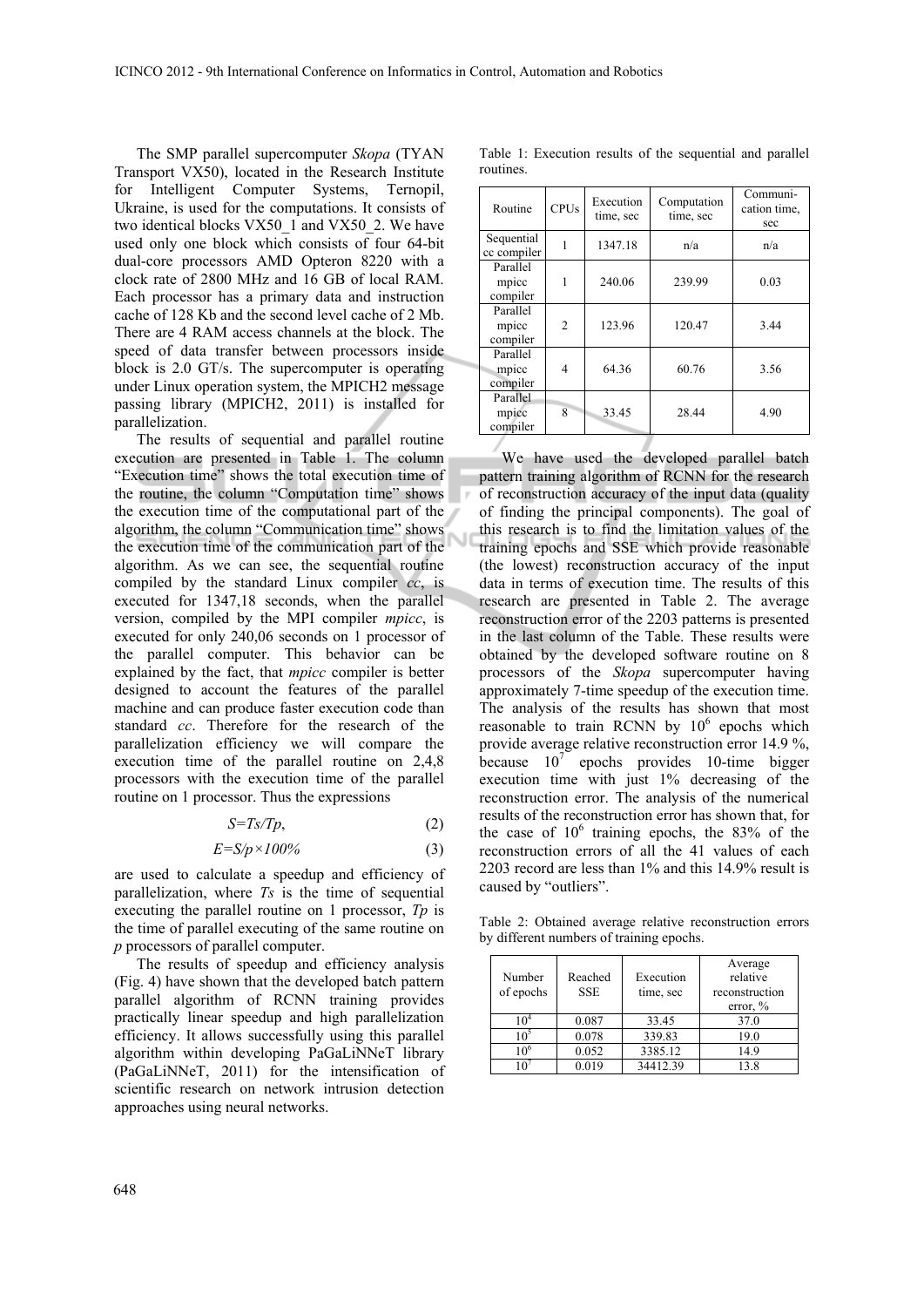

Also the 7-time faster execution time of the developed parallel routine allowed us to speed up our research in finding the dependence between the average reconstruction error and the number of the principal components (the number of neurons of the hidden layer). The results of this research at  $10<sup>5</sup>$ training epochs on 8 processors of the *Skopa* supercomputer are collected in Table 3. As we can see, the average reconstruction error is decreasing at the increasing the number of the principal components. Therefore the correct number of the principal components should be chosen on the base of the classification results obtained by the second NN - MLP classifier (see Fig. 3).

Table 3: Results of research the number of the principal components.

| Number of  | Reached    | Execution | Average        |
|------------|------------|-----------|----------------|
| principal  | <b>SSE</b> | time, sec | relative       |
| components |            |           | reconstruction |
|            |            |           | error, $\%$    |
| 6          | 0.0852     | 200.91    | 21.0           |
| 8          | 0.0850     | 236.67    | 19.7           |
| 10         | 0.0842     | 308.28    | 19.5           |
| 12         | 0.0780     | 339.83    | 19.0           |
| 14         | 0.0765     | 353.77    | 18.4           |
| 16         | 0.0749     | 402.42    | 18.1           |
| 18         | 0.0779     | 463.75    | 17.9           |
| 20         | 0.0805     | 504.60    | 17.7           |
| 24         | 0.0817     | 596.54    | 17.6           |

## **5 CONCLUSIONS**

The development of the parallel batch pattern back propagation training algorithm of recirculation neural network and the research of its parallelization efficiency on the parallel supercomputer are presented in this paper. The algorithm is well designed because it provides high parallelization efficiency on the level of 97-89% on 2-8 processors of the SMP supercomputer. The use of the developed parallel algorithm has allowed facilitating the scientific research on the development of neural network-based classifiers for computer network intrusion detection system.

The future direction of research can be considered as investigation of the parallelization efficiency of the developed algorithm with the use of adaptive learning rates under a grid middleware environment.

#### **ACKNOWLEDGEMENTS**

This research is financially supported by the Marie Curie International Incoming Fellowship grant (return phase) of the corresponding author Dr. Volodymyr Turchenko, Ref. Num. 221524-908524 "PaGaLiNNeT - Parallel Grid-aware Library for Neural Networks Training", within the  $7<sup>th</sup>$  European Community Framework Programme. The authors